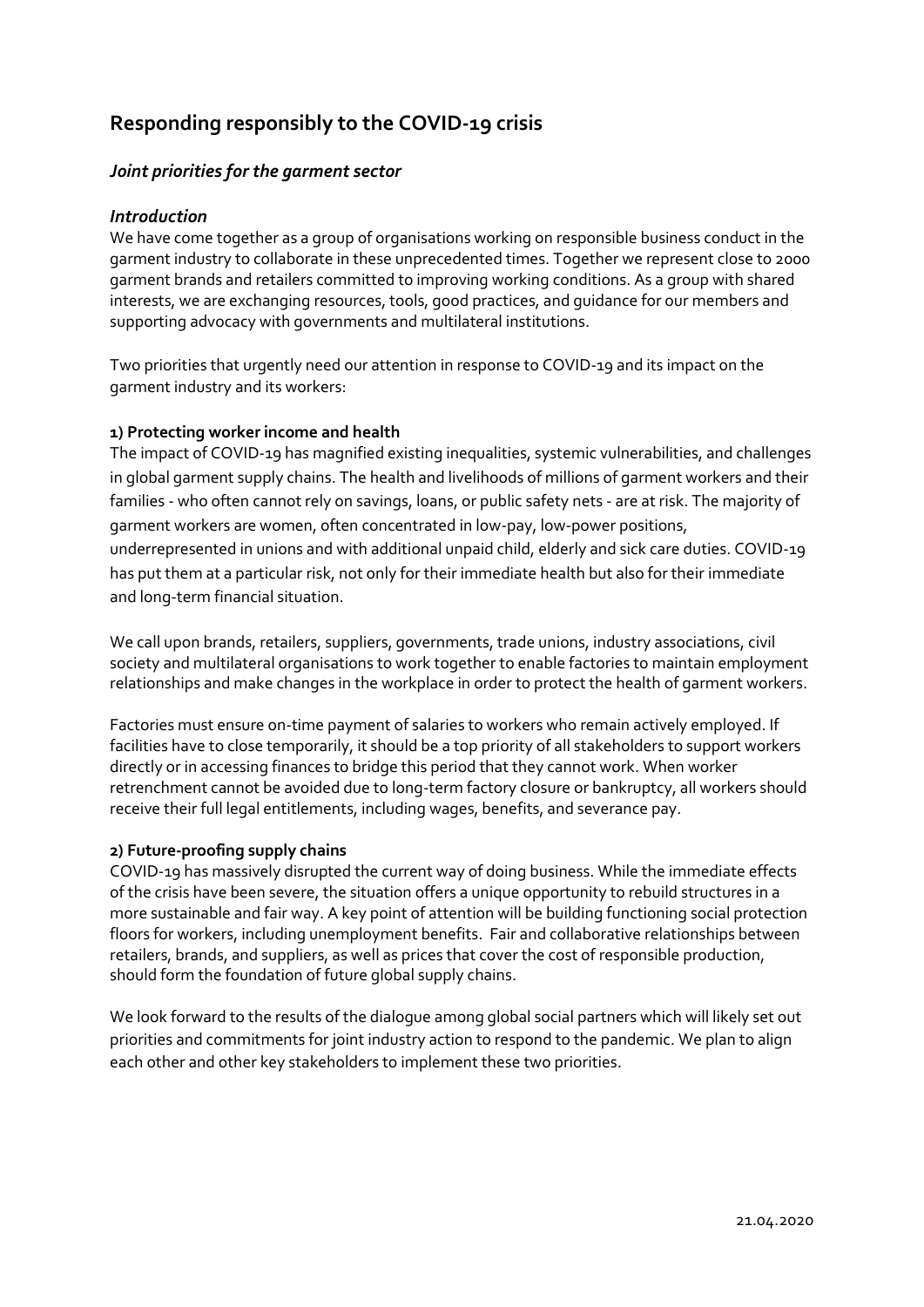# *A joint call to action to the garment sector*

This first joint statement is focused on the crisis and early recovery phase and:

- calls upon governments and multilateral institutions for action; and
- provides practical guidance on how brands can respect the rights and livelihoods of workers.

We are working on additional guidance concerning the recovery phase and post-COVID-19 period.

#### *Call on governments and multilateral institutions*

#### *Instant relief for international supply chains*

Governments of garment-producing countries certainly have a duty to protect and care for their citizens. We also call upon governments of countries where the head offices of our member brands and retailers are based to take into consideration the impacts of the COVID-19 outbreak throughout global supply chains. We call upon our governments to coordinate with multilateral institutions to provide relief funds directly to garment workers and prioritize employment when providing relief to companies.

#### *Long-term improvements*

This crisis demonstrates the need for long-term, sector-wide improvements securing social protection floors for workers in sourcing countries. We call upon governments and multilateral institutions to establish and maintain strong social protection floors, and to extend social protection for workers and employers in the garment industry, consistent with ILO standards including health and sickness benefits, unemployment, employment injury, and medical insurance, involving trade unions and industry associations in the process.

To ensure the long-term sustainability of garment supply chains, we call on governments to financially support a collaborative, coordinated approach to create and strengthen these social protection floors in producing countries.

### *Call on brands and retailers*

We understand garment brands and retailers are facing extremely difficult times and are focused on keeping business afloat. Despite these challenging circumstances, companies must continue to uphold principles of responsible business conduct. This includes understanding how their decisions during the crisis will impact workers in their supply chain and doing everything they can to mitigate negative impacts. We provide country-specific guidance on our websites (see annex) to help members stay updated on the situation in production countries and encourage them to pay close attention to concerns flagged by local stakeholders; in particular trade unions. We call on companies to communicate transparently about the measures they take in this crisis to ensure accountability and peer learning.

Each organization is working directly with its members to provide more detailed guidance, resources, and examples of good practices (see annex). We call upon our members and all garment brands and retailers to implement the following key responsible practices during the crisis and initial recovery phase.

#### **Responsible sourcing decisions**

- Maintain frequent and transparent dialogue with all supply chain partners on sourcing decisions and look for collaborative solutions. No unilateral decisions should be taken.
- We expect retailers and brands to honour their obligations and pay in full for orders completed or in progress.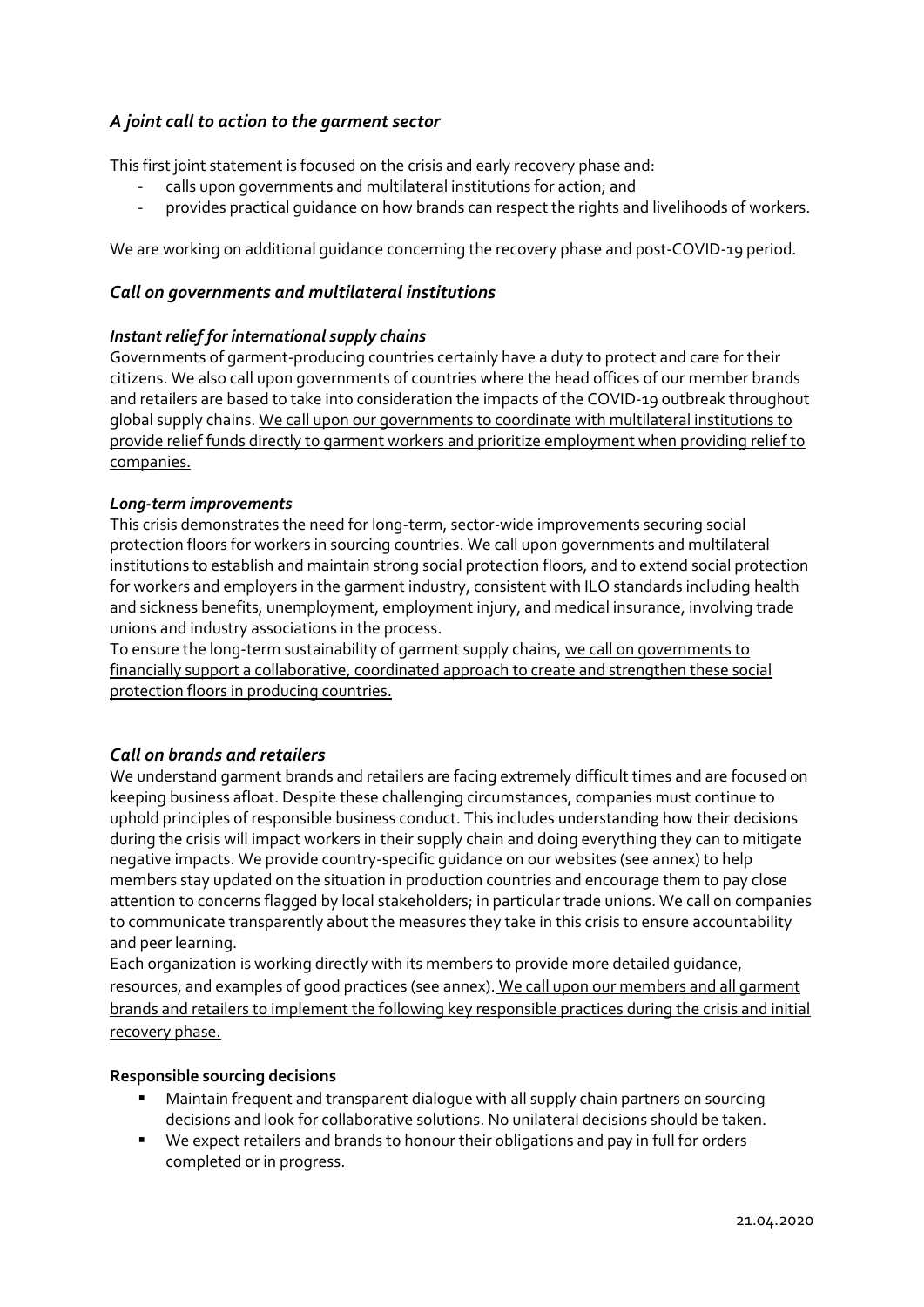- **EXP** If orders cannot be completed, we expect retailers and brands to prioritize covering labour costs, as well as materials or other costs that have already been incurred.
- We expect companies to work hard to minimise the ongoing impact upon workers who will already be facing difficult circumstances.
- Collaborate with suppliers on orders for upcoming months to identify alternatives to cancelling orders and treat order cancellations as a last resort.
- Anticipate changes or delays in production and be flexible about delivery dates, payment terms, and financial liability.
- Do not terminate the business relationship with your supplier without first having discussed scenarios and solutions with your supplier. If exit is unavoidable ensure that workers are protected and paid.
- Work closely with suppliers including raw material suppliers to collaboratively plan and secure capacity needed and provide updated forecasts.

#### **Safeguarding factory working conditions**

- Listen to the voices of workers through their trade unions, social dialogue mechanisms or elected worker representatives.
- Make sure safety measures to contain the risk of infection are implemented at the work floor. Workers should be informed about their rights and provided correct information on preventive safety measures.
- Factories should have a mechanism in place to address questions from workers and involve them in decision making. Workers must have access to a trade union or other worker representation to collectively respond to measures or to raise issues. Workers should have access to a channel to support remedy of problems related to their rights. Grievance channels should be accessible to workers even if factories have closed, or the workers have been retrenched.
- Workers should have access to safe transportation to the factory.

#### **Membership-based organisations: Supporting organisations:**





**FAIR LABOR** 

**ASSOCIATION** 











# **Solidaridad**

IRBC Agreements Agreement on Sustainable Carments and Teytile